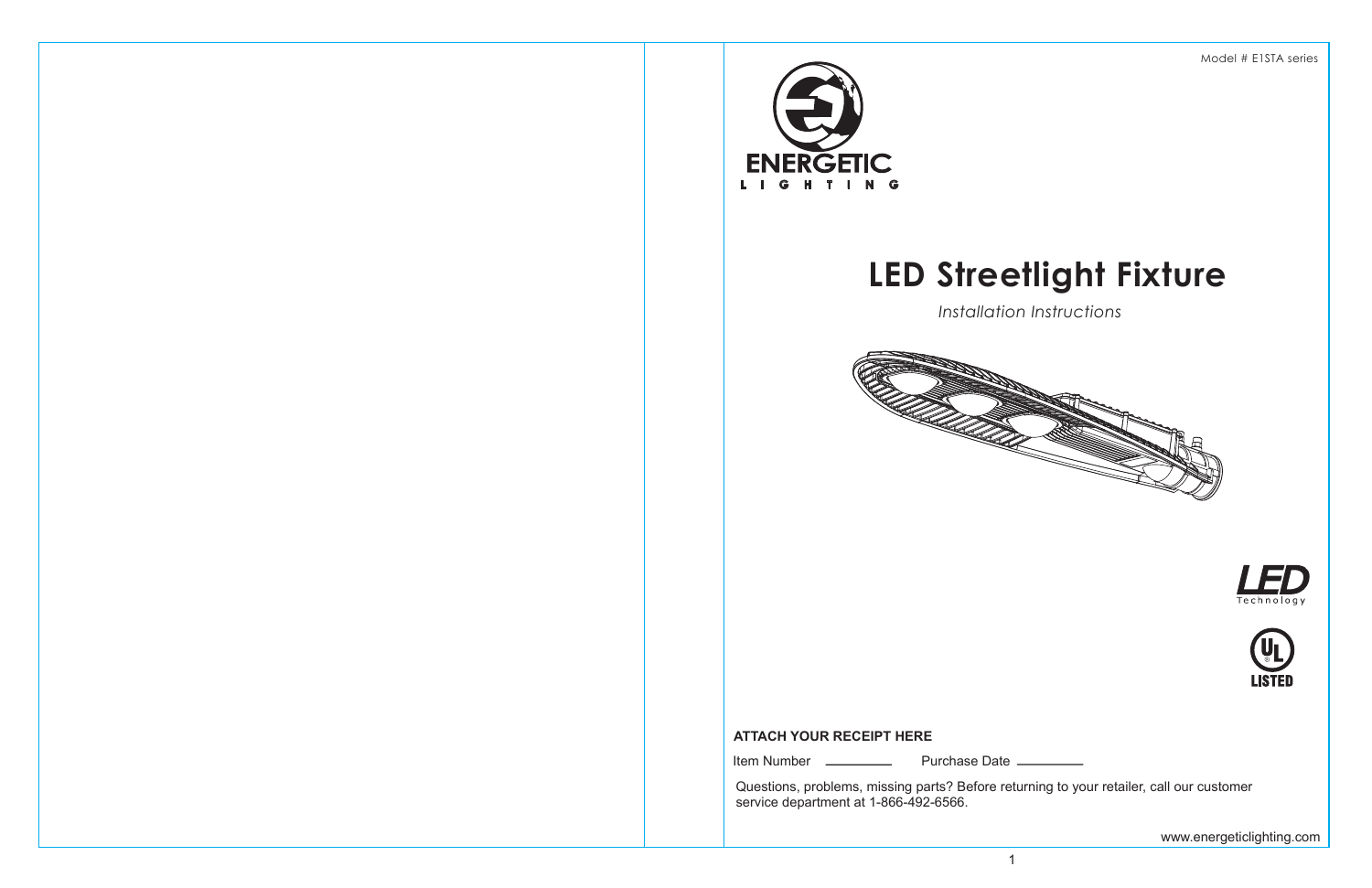## **NOTICE**

equipment generates, uses and can radiate radio frequency energy and, if not installed and

- This equipment has been tested and found to comply with the limits for a Class B digital device, pursuant to part 15 of the FCC Rules. These limits are designed to provide reasonable protection against harmful interference in a residential installation. This used in accordance with the instructions, may cause harmful interference to radio or television reception, which can be determined by turning the equipment off and on. The user is encouraged to try to correct the interference by one or more of the following measures:
- Reorient or relocate the receiving antenna. -
- Increase the separation between the equipment and the receiver. connected.
- Consult the dealer or an experienced radio/TV technician for help. -
- This Class B digital apparatus complies with Canadian ICES-003. •

Connect the equipment into an outlet on a circuit different from that to which the receiver is -

- Be sure the electricity to the wires you are working on is shut off. Either remove the fuse or turn off the circuit breaker.
- Changes or modifications not expressly approved by the party responsible for compliance could void the user's authority to operate the equipment.
- This product must be installed in accordance with local, state and national electrical codes. •
- THIS PRODUCT MUST BE INSTALLED IN ACCORDANCE WITH THE APPLICABLE INSTALLATION CODE BY A PERSON FAMILIAR WITH THE CONSTRUCTION AND OPERATION OF THE PRODUCT AND THE HAZARDS INVOLVED.

- The fixture body is one piece. Do not disassemble it. •
- MIN 90°C SUPPLY CONDUCTORS.
- SUITABLE FOR OPERATION IN AMBIENT NOT EXCEEDING 40°C. •
- SUITABLE FOR WET LOCATIONS.

Please read and understand this entire manual before attempting to assemble, operate or install the product. Failure to do so could lead to electric shock, fire or other injuries that could be hazardous or even fatal.

> 2. Connect the wires from the fixture (A) to the supply wires from the mounting pole: black to black, white to white, and green to green.

#### **CAUTION:**

# **NOTICE**

This device complies with Part 15 of the FCC Rules. Operation is subject to the following • two conditions: (1) This device may not cause harmful interference, and (2) this device must accept any interference received, including interference that may cause undesired operation.

1. Back out the 2 lock screws on the base of the fixture (A) just enough to clear the diameter of the mounting pole.

| Part | <b>Item Name</b> |  |
|------|------------------|--|
|      | <b>Fixture</b>   |  |
|      |                  |  |

#### PACKAGE CONTENTS

#### SAFETY INFORMATION

# SAFETY INFORMATION

#### INSTALLATION INSTRUCTIONS